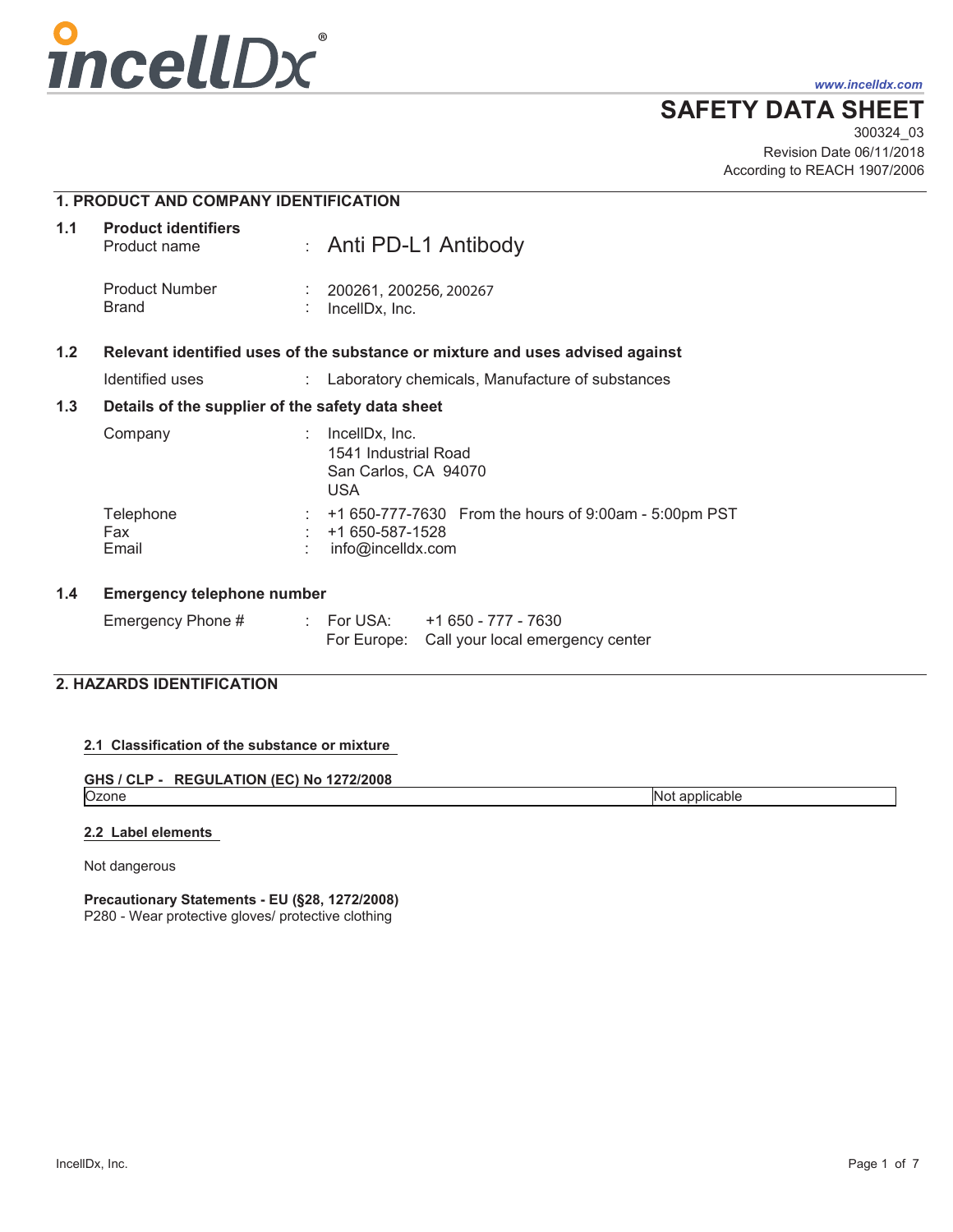#### **2.3 Other information**

No information available

## **3. COMPOSITION/INFORMATION ON INGREDIENTS**

## **3.1 Substances**

| <b>Chemical Name</b> | <b>EC-No</b> | <b>CAS-No</b> | Weight % | 1272/2008)                                                                                                         | Classification (Reg.   REACH Registration)<br><b>Number</b> |
|----------------------|--------------|---------------|----------|--------------------------------------------------------------------------------------------------------------------|-------------------------------------------------------------|
| Sodium azide         | 247-852-1    | 26628-22-8    | 0.02     | Acute Tox. 2 (H300)<br>Acute Tox. 1 (H310)<br>Aquatic Acute 1<br>(H400)<br>Aquatic Chronic 1<br>(H410)<br>(EUH032) | no data available                                           |

**For the full text of the H-Statements mentioned in this Section, see Section 16**

## **4. FIRST AID MEASURES**

#### **4.1 Description of first aid measures**

| Eye contact                                                                    | Immediately flush with plenty of water. After initial flushing, remove any contact lenses and<br>continue flushing for at least 15 minutes. |  |  |  |
|--------------------------------------------------------------------------------|---------------------------------------------------------------------------------------------------------------------------------------------|--|--|--|
| <b>Skin contact</b>                                                            | Wash off immediately with soap and plenty of water while removing all contaminated<br>clothes and shoes.                                    |  |  |  |
| Ingestion                                                                      | Clean mouth with water. Drink plenty of water.                                                                                              |  |  |  |
| <b>Inhalation</b>                                                              | Move to fresh air.                                                                                                                          |  |  |  |
| 4.2 Most important symptoms and effects, both acute and delayed                |                                                                                                                                             |  |  |  |
| <b>Main symptoms</b>                                                           | No information available.                                                                                                                   |  |  |  |
| 4.3 Indication of any immediate medical attention and special treatment needed |                                                                                                                                             |  |  |  |
| Notes to physician                                                             | Treat symptomatically.                                                                                                                      |  |  |  |

#### **5. FIREFIGHTING MEASURES**

#### **5.1 Extinguishing media**

#### **Suitable extinguishing media**

Use extinguishing measures that are appropriate to local circumstances and the surrounding environment.

**Extinguishing media which shall not be used for safety reasons** No information available.

#### **5.2 Special hazards arising from the substance or mixture**

#### **Special hazard**

None in particular.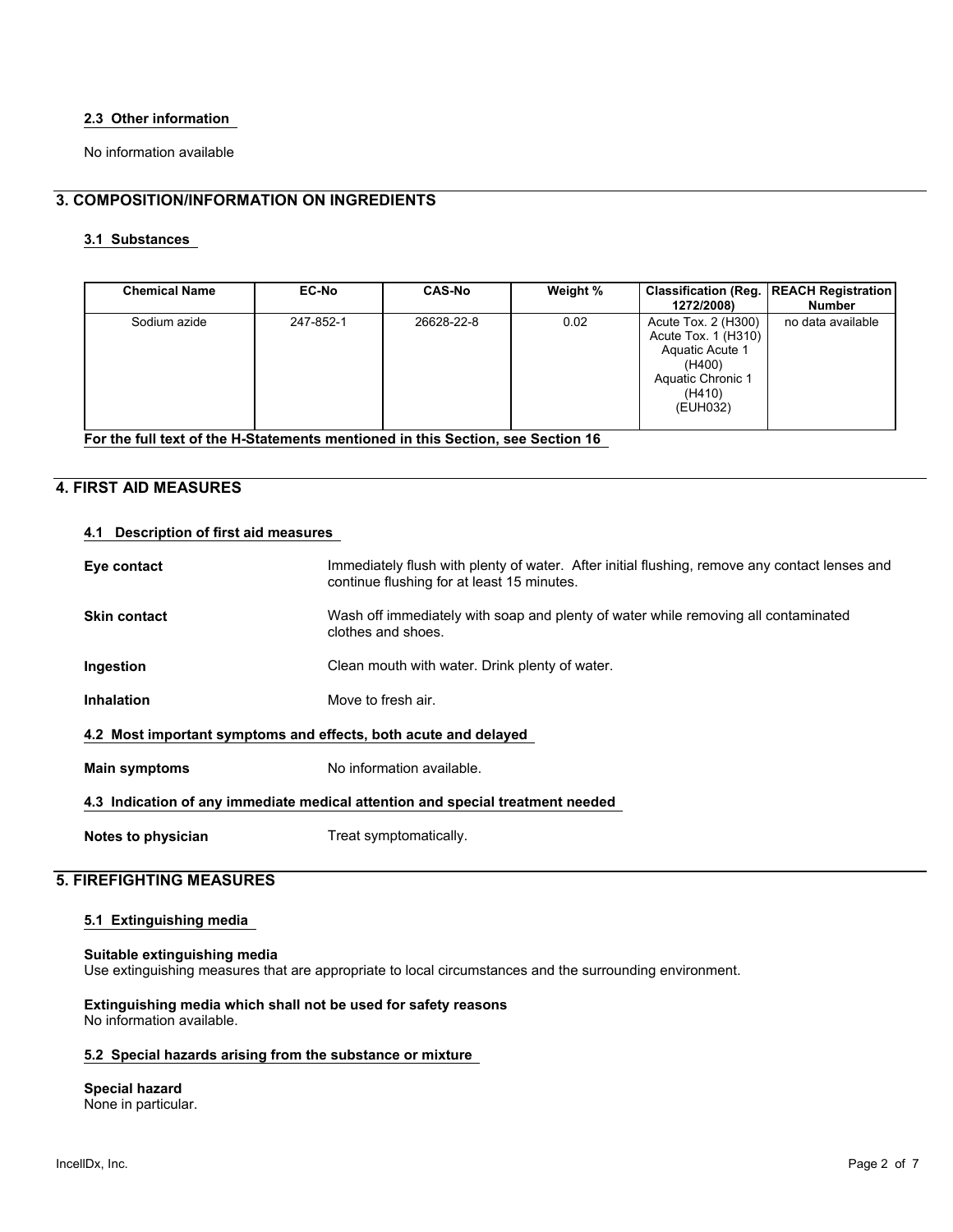#### **5.3 Advice for fire-fighters**

#### **Special protective equipment for fire-fighters**

As in any fire, wear self-contained breathing apparatus and full protective gear.

## **6. ACCIDENTAL RELEASE MEASURES**

#### **6.1 Personal precautions, protective equipment and emergency procedures**

Ensure adequate ventilation.

See Section 12 for additional information.

#### **6.2 Environmental precautions**

Prevent further leakage or spillage if safe to do so.

#### **6.3 Methods and materials for containment and cleaning up**

Soak up with inert absorbent material (e.g. sand, silica gel, acid binder, universal binder, sawdust).

#### **7. HANDLING AND STORAGE**

#### **7.1 Precautions for safe handling**

Ensure adequate ventilation.

#### **7.2 Conditions for safe storage, including any incompatibilities**

Keep container tightly closed in a dry and well-ventilated place.

#### **7.3 Specific end uses**

**Specific use(s)** No information available.<br> **Exposure scenario** No information available. **Exposure scenario** No information available.

## **8. EXPOSURE CONTROLS/PERSONAL PROTECTION**

#### **8.1 Control parameters**

**Exposure limits** National occupational exposure limits

| <b>Chemical Name</b> | <b>European Union</b>        | <b>United Kingdom</b>             | <b>France</b>                 | Spain                           | Germany                      |
|----------------------|------------------------------|-----------------------------------|-------------------------------|---------------------------------|------------------------------|
| Sodium azide         | $S^*$                        | STEL: 0.3 mg/m <sup>3</sup>       | VME: 0.1 mg/m <sup>3</sup>    | $S^*$                           | MAK: $0.2$ mg/m <sup>3</sup> |
| 26628-22-8           | TWA 0.1 $mq/m3$              | TWA: $0.1$ mg/m <sup>3</sup>      | VLCT: $0.3$ mg/m <sup>3</sup> | VLA-EC: $0.3$ mg/m <sup>3</sup> | Ceiling / Peak: 0.4          |
|                      | STEL 0.3 mg/m <sup>3</sup>   | <b>Skin</b>                       |                               | $VLA-ED: 0.1$ mg/m <sup>3</sup> | ma/m <sup>3</sup>            |
|                      |                              |                                   |                               |                                 | TWA: $0.2 \text{ mg/m}^3$    |
| <b>Chemical Name</b> | Italy                        | Portugal                          | <b>Netherlands</b>            | <b>Finland</b>                  | <b>Denmark</b>               |
| Sodium azide         | TWA: $0.1$ mg/m <sup>3</sup> | Ceiling: $0.29$ mg/m <sup>3</sup> | Skin                          | TWA: $0.1$ mg/m <sup>3</sup>    | TWA: $0.1 \text{ mg/m}^3$    |
| 26628-22-8           | STEL: 0.3 mg/m <sup>3</sup>  | Ceiling: 0.11 ppm                 | STEL: 0.3 mg/m <sup>3</sup>   | STEL: 0.3 mg/m <sup>3</sup>     | <b>Skin</b>                  |
|                      | <b>Skin</b>                  |                                   | TWA: $0.1 \text{ mg/m}^3$     | <b>Skin</b>                     |                              |
| <b>Chemical Name</b> | <b>Austria</b>               | Switzerland                       | Poland                        | Norway                          | Ireland                      |
| Sodium azide         | <b>Skin</b>                  | STEL: $0.4 \text{ mg/m}^3$        | NDSCh: $0.3 \text{ mg/m}^3$   | <b>Skin</b>                     | TWA: $0.1 \text{ mg/m}^3$    |
| 26628-22-8           | STEL 0.3 mg/m <sup>3</sup>   | MAK: $0.2$ mg/m <sup>3</sup>      | NDS: $0.1$ mg/m <sup>3</sup>  | Ceiling: $0.3 \text{ mg/m}^3$   | STEL: 0.3 mg/m <sup>3</sup>  |
|                      | MAK: $0.1$ mg/m <sup>3</sup> |                                   | <b>Skin</b>                   |                                 | <b>Skin</b>                  |

**Derived No Effect Level** No information available

**Predicted No Effect Concentration** No information available

#### **8.2 Exposure controls**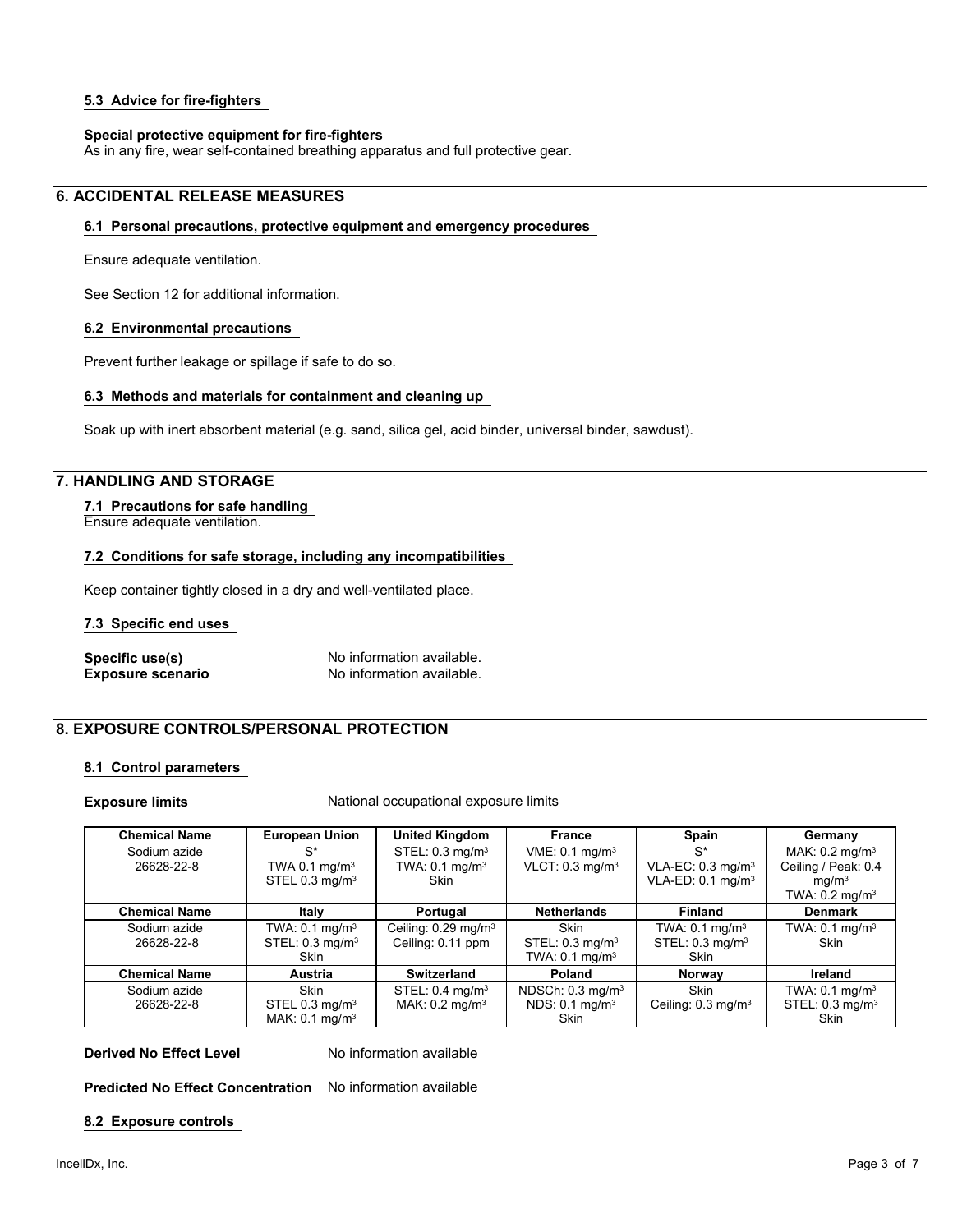| <b>Engineering measures</b>                                                                                                                                      | Ensure adequate ventilation, especially in confined areas.                                                                                               |  |  |
|------------------------------------------------------------------------------------------------------------------------------------------------------------------|----------------------------------------------------------------------------------------------------------------------------------------------------------|--|--|
| Personal protective equipment<br>Eye protection<br><b>Hand protection</b><br>Skin and body protection<br><b>Respiratory protection</b><br><b>Thermal hazards</b> | Tightly fitting safety goggles.<br>Protective gloves.<br>Long sleeved clothing.<br>No special protective equipment required.<br>No information available |  |  |
| <b>Hygiene measures</b>                                                                                                                                          | Handle in accordance with good industrial hygiene and safety practice.                                                                                   |  |  |
| <b>Environmental exposure controls</b>                                                                                                                           | No information available.                                                                                                                                |  |  |

## **9. PHYSICAL AND CHEMICAL PROPERTIES**

#### **9.1 Information on basic physical and chemical properties**

| Physical State @20°C                                                  | No information available | Appearance | No information available |
|-----------------------------------------------------------------------|--------------------------|------------|--------------------------|
| Odor                                                                  | No information available |            |                          |
|                                                                       |                          |            |                          |
| Property                                                              | Values                   |            | Note                     |
| рH                                                                    | 7.30                     |            |                          |
| <b>Melting/freezing point</b>                                         | No information available |            |                          |
| Boiling point/boiling range                                           | No information available |            |                          |
| <b>Flash Point</b>                                                    | No information available |            |                          |
| <b>Evaporation rate</b>                                               | No information available |            |                          |
| Flammability (solid, gas)                                             | No information available |            |                          |
| <b>Flammability Limits in Air</b>                                     |                          |            |                          |
| upper flammability limit                                              |                          |            |                          |
| lower flammability limit                                              |                          |            |                          |
|                                                                       |                          |            |                          |
| Vapor pressure                                                        | No information available |            |                          |
| <b>Vapor density</b>                                                  | No information available |            |                          |
| <b>Relative density</b>                                               | No information available |            |                          |
| <b>Water solubility</b>                                               | No information available |            |                          |
| Solubility in other solvents                                          | No information available |            |                          |
| <b>Partition coefficient: n-octanol/waterNo information available</b> |                          |            |                          |
| <b>Autoignition temperature</b>                                       | No information available |            |                          |
| <b>Decomposition temperature</b>                                      | No information available |            |                          |
| <b>Viscosity, kinematic</b>                                           | No information available |            |                          |
| <b>Explosive properties</b>                                           | No information available |            |                          |
|                                                                       |                          |            |                          |
| 9.2 Other information                                                 |                          |            |                          |
| <b>VOC Content(%)</b>                                                 | No information available |            |                          |
|                                                                       |                          |            |                          |

## **10. STABILITY AND REACTIVITY**

#### **10.1 Reactivity**

No information available.

#### **10.2 Chemical stability**

Stable under normal conditions.

#### **10.3 Precautionary Statements**

None under normal processing.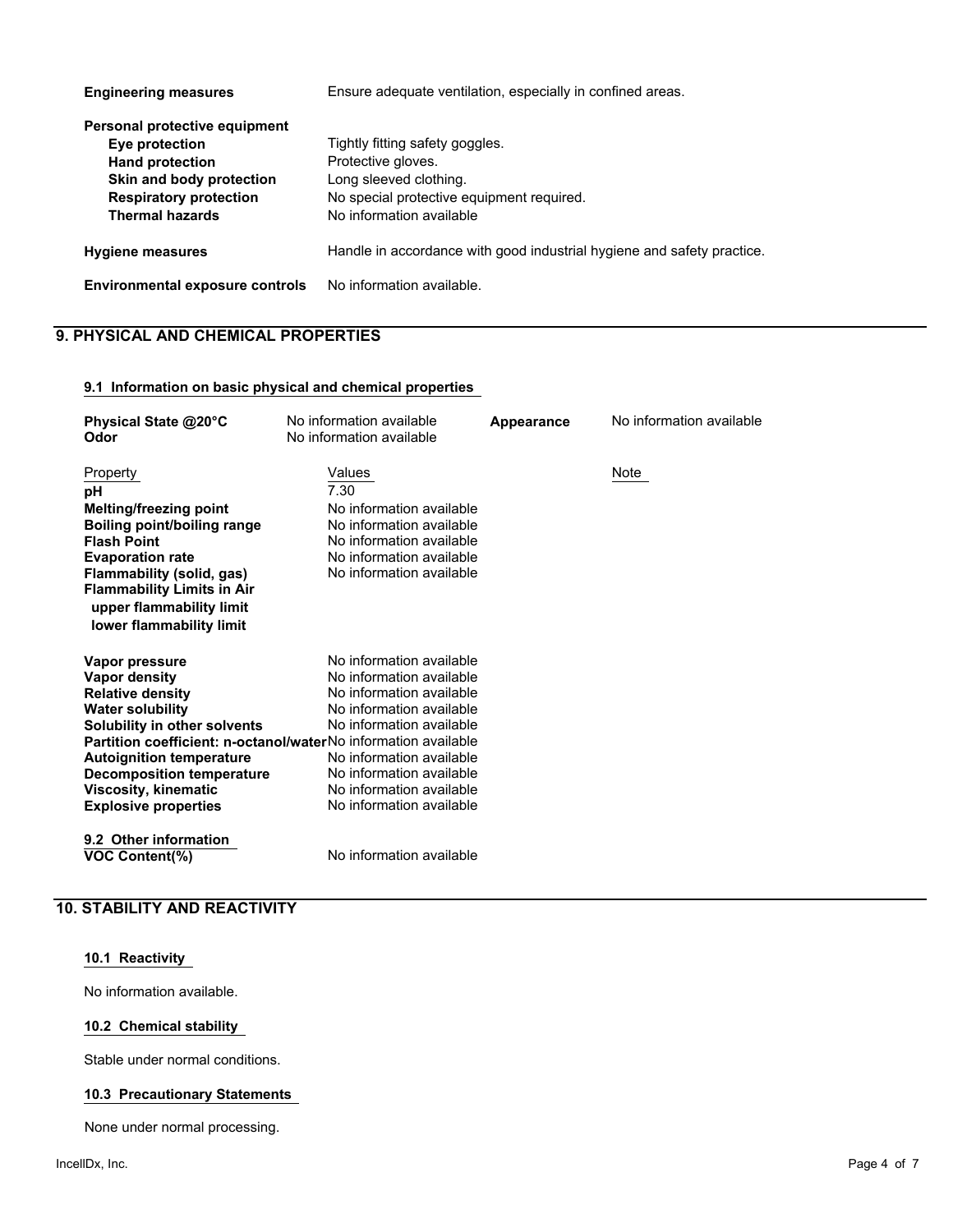#### **10.4 Conditions to avoid**

Heat, flames and sparks

#### **10.5 Incompatible materials**

None in particular

#### **10.6 Hazardous decomposition products**

None under normal use conditions.

## **11. TOXICOLOGICAL INFORMATION**

#### **11.1 Information on toxicological effects**

| <b>Acute toxicity</b><br><b>Product Information</b> | Product does not present an acute toxicity hazard based on known or supplied information. |
|-----------------------------------------------------|-------------------------------------------------------------------------------------------|
| <b>Inhalation</b>                                   | There is no data available for this product.                                              |
| Eye contact                                         | There is no data available for this product.                                              |
| <b>Skin contact</b>                                 | There is no data available for this product.                                              |
| Ingestion                                           | There is no data available for this product.                                              |

| ∟D50 Oral            | <b>LD50 Dermal</b>                   | <b>LC50 Inhalation</b> |
|----------------------|--------------------------------------|------------------------|
| ົ<br>Rat<br>27 mg/kg | Rabbiti<br>50 mg/kg<br>Rat) 20 mg/kg |                        |
|                      |                                      |                        |

#### **Chronic toxicity**

| <b>Corrosivity</b>           | No information available. |
|------------------------------|---------------------------|
| <b>Sensitization</b>         | No information available. |
| <b>Neurological effects</b>  | No information available. |
| <b>Reproductive toxicity</b> | No information available. |
| <b>Mutagenic effects</b>     | No information available. |
| <b>Target Organ Effects</b>  | No information available. |

## **12. ECOLOGICAL INFORMATION**

#### **12.1 Toxicity**

**Ecotoxicity effects** As supplied, the preparation is not expected to present significant adverse environmental effects.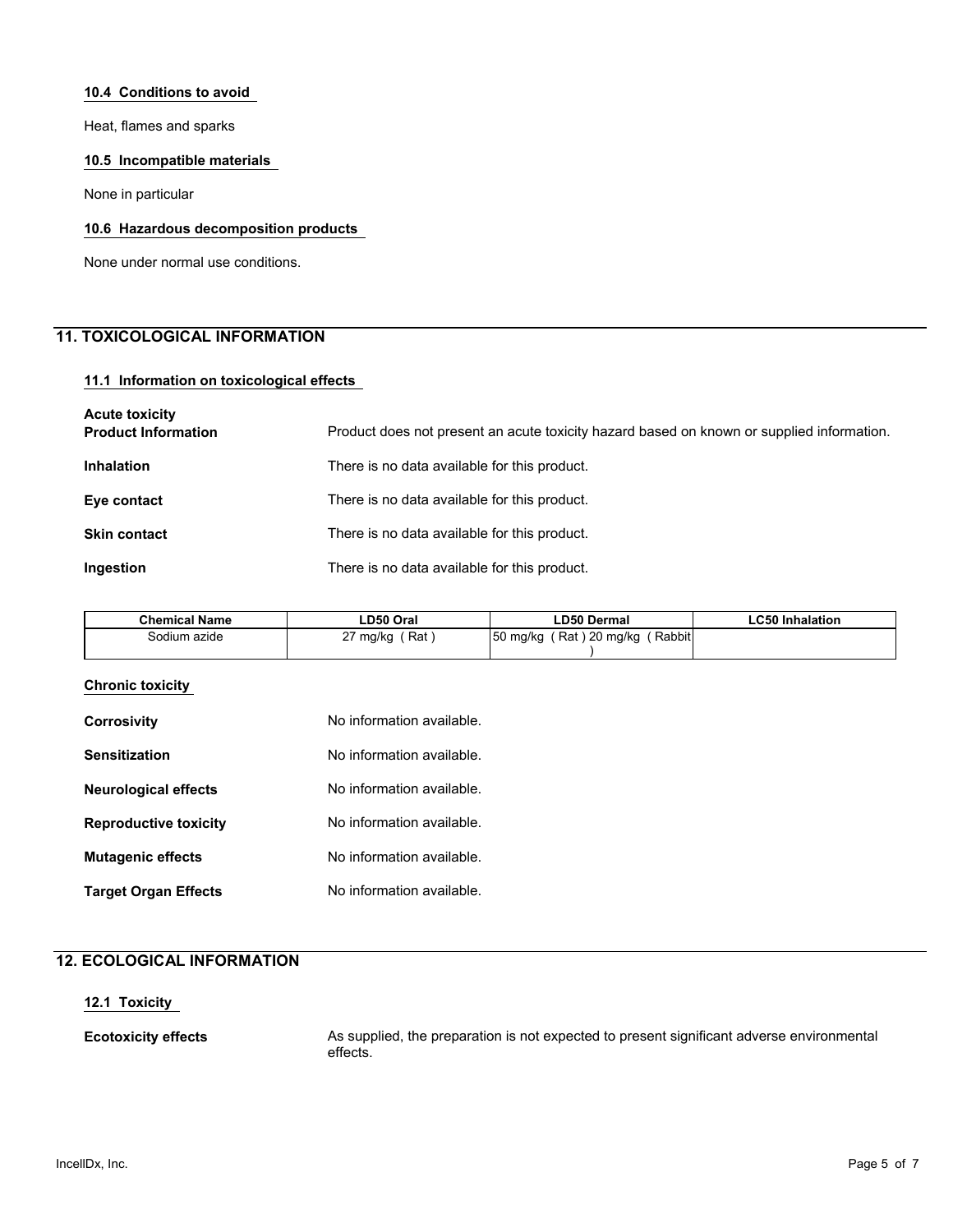| <b>Chemical Name</b> | <b>Toxicity to algae</b> | <b>Toxicity to fish</b>                                                                                                                                  | <b>Toxicity to</b><br>microorganisms | Toxicity to daphnia and<br>other aquatic invertebrates |
|----------------------|--------------------------|----------------------------------------------------------------------------------------------------------------------------------------------------------|--------------------------------------|--------------------------------------------------------|
| Sodium azide         |                          | 0.8: 96 h Oncorhynchus<br>  mykiss mg/L LC50 0.7: 96 h  <br>Lepomis macrochirus mg/L<br>LC50 5.46: 96 h Pimephales<br>promelas mg/L LC50<br>flow-through |                                      |                                                        |

#### **12.2 Persistence and degradability**

No information available.

#### **12.3 Bioaccumulative potential**

No information available.

#### **12.4 Mobility in soil**

No information available.

#### **12.5 Results of PBT and vPvB assessment**

No information available.

#### **12.6 Other adverse effects**

No information available.

## **13. DISPOSAL CONSIDERATIONS**

#### **13.1 Waste treatment methods**

| Waste from residues / unused<br>products | Dispose of in accordance with local regulations.                                                  |
|------------------------------------------|---------------------------------------------------------------------------------------------------|
| Contaminated packaging                   | Empty containers should be taken to an approved waste handling site for recycling or<br>disposal. |

## **14. TRANSPORT INFORMATION**

| <b>ADR</b>  | Not dangerous goods |
|-------------|---------------------|
| <b>IATA</b> | Not dangerous goods |
| <b>DOT</b>  | Not dangerous goods |

#### **15. REGULATORY INFORMATION**

#### **15.1 Safety, health and environmental regulations/legislation specific for the substance or mixture**

No information available.

#### **15.2 Chemical Safety Assessment**

No information available.